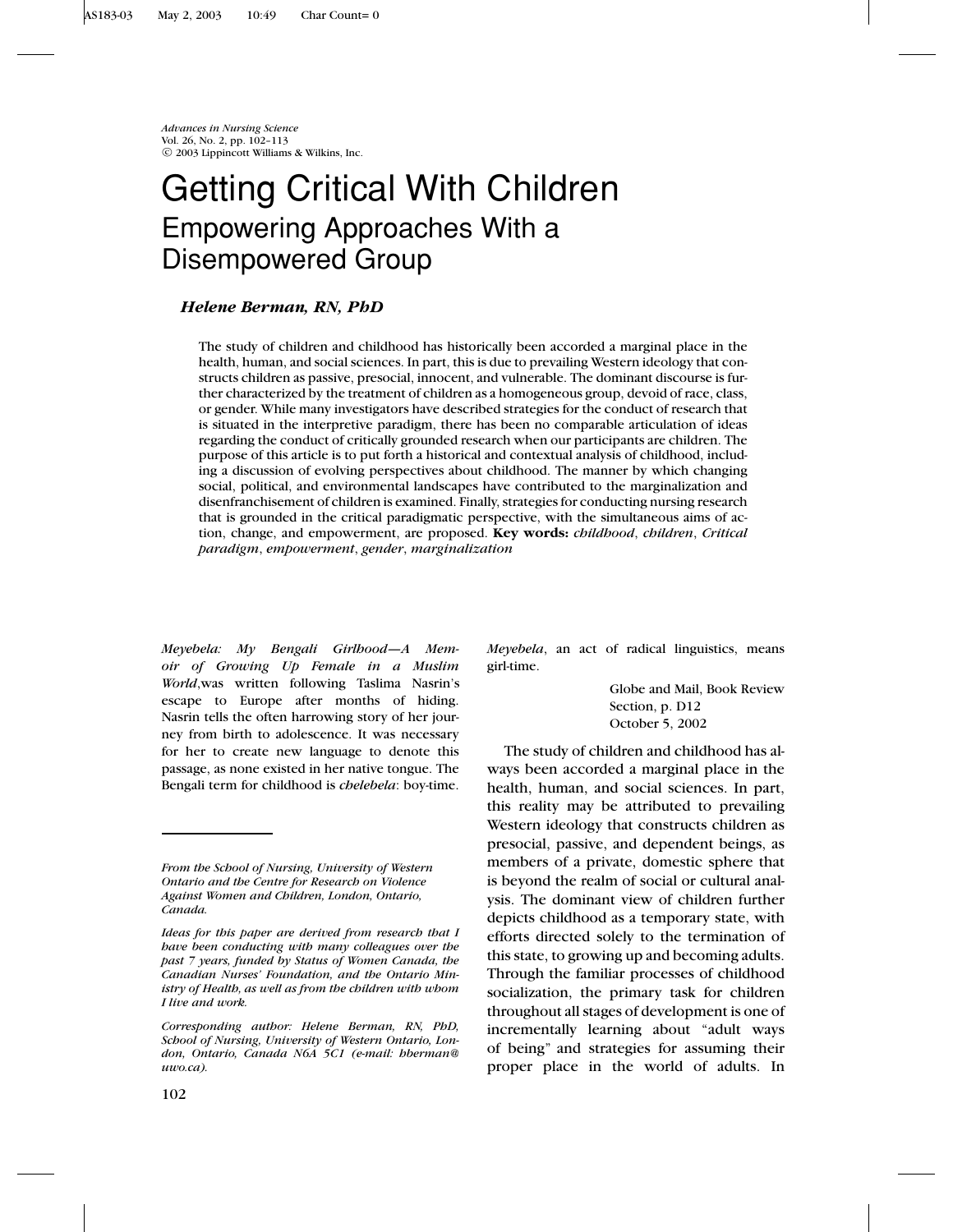essence, children are considered to be of only marginal interest because they are learners, rather than creators, of culture. $<sup>1</sup>$ </sup>

A central aspect of this marginalization is the tendency to examine the concept of childhood as a single entity in history, devoid of race, class, or gender. In North America, the popular discourse has largely obscured differences between girls and boys by collapsing these groups of young people under the more generic rubric of "children and youth."<sup>2</sup> The net result is to effectively conceal the reality of gender-based oppression, discrimination, and inequality as these are experienced by this population.

Despite substantial gains made throughout the past 2 decades, gender inequality continues to be a defining feature of Western culture. A considerable body of feminist research has been devoted to documenting this inequality as it manifests itself in the economy, the family, the health arena, politics, law, and in most other aspects of social and cultural life. While a significant amount of attention has been, and continues to be, paid to the status of women in society, interest in the lives of girls and boys, and the way in which gender shapes and limits their worlds, has been minimal. The unstated presumption is that gender inequality is a phenomenon that does not emerge until adulthood, as if adult females experience gender discrimination or other forms of gender-based violence, but girls do not.<sup>3</sup> Clearly this is not the case.

Childhood and adolescence are periods in the life cycle during which gender roles and gender inequality are central. In fact, childhood and adolescence are both critical and formative periods in which gender socialization is intensely inscribed in the psychosexual development that characterizes these developmental phases. As Randall and Haskell stated, "childhood and adolescence are periods in which girls learn profound lessons about what it means to be female in a sexist society."3(p1)

For feminist and critical writers and scholars who are interested in delving into the worlds of girls and boys, the prevailing degendered and decontextualized construction

# *Getting Critical With Children* 103

of children and childhood is highly problematic. The vast majority of feminist writings pertain to the lives of adult women, and children have been largely overlooked. Articles in this journal<sup>4-6</sup> and elsewhere<sup>7,8</sup> have explicitly maintained that feminist research is that which is conducted by and for women. The degree to which this description extends to the lives of girls is not clear. Many of the prescriptions for the conduct of feminist research call for collaboration, dialogue, and partnerships, all of which are quite appropriate and feasible when our research participants are adult women. However, when our participants are children, girls, and/or boys, the approaches as currently articulated may have little relevance, or at best, require considerable modification to be of use.

The purposes of this article are to put forth a historical and contextual analysis of childhood, including a discussion of changing perspectives about childhood and the relative contributions of industrialization, capitalism, and globalization to the marginalization and disenfranchisement of children; to propose strategies for conducting critically grounded nursing research with children; and to critique prevailing approaches. In the process, the myth of childhood innocence and its role in the perpetuation of unequal power relations between children and adults will be considered. Throughout the article, a view of children as victims is rejected in favor of a view that respects their social and political agency. Using examples from research related to violence in the lives of girls and boys,  $9-11$  I will examine what it means to use empowering research approaches with children, a most disempowered group. It is hoped that the ideas set forth will contribute to the formation of a critical and feminist research agenda when our participants are children.

# **THE WORLDS OF CHILDREN IN A SOCIAL AND HISTORICAL CONTEXT**

Childhood has often been described as a social construction that varies across cultural and historical contexts. In what is commonly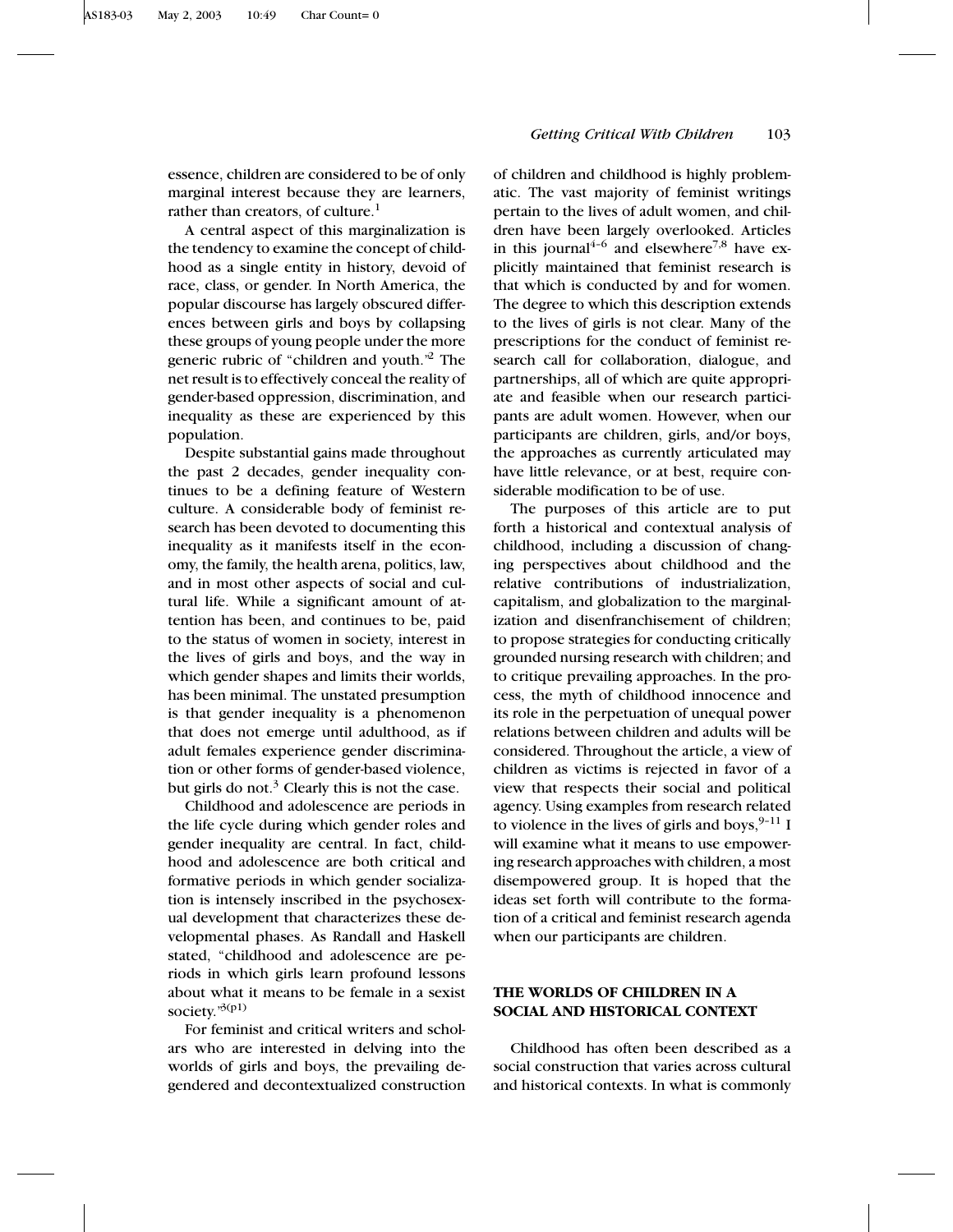regarded as the most influential writing on the topic, Aries wrote in *Centuries of Childhood* that childhood, as it is understood in contemporary Western society, did not exist prior to the Middle Ages. $12$  Drawing largely on evidence from French sources, Aries' central thesis was that, until this time, childhood was no more than a stage to be passed through, and children were essentially treated as miniature adults. Aries further asserted that although some medieval parents cared for and about their children, many were indifferent to their offspring.

In support of his claims regarding the nonexistence of childhood at the beginning of the 17th century, Aries recounts the classic story of Louis XIII. Very briefly, the story is of a young Louis XIII, not yet 1 year of age, whose nanny "waggled his cock with her fingers." $13(p41)$  As told in the diary of Henry IV's physician, young Louis devoted a considerable portion of his early years to the entertainment and amusement of the King and Queen, along with other members of the Court, sharing with all "the pleasures of his first erections." When Louis XIII was about 5 years old, jokes about his own sexual parts subsided and were replaced by jokes about the sexual parts and practices of others, including his nanny, servants, and chambermaids.

In contrast to modern proscriptions that require all references to sexual matters to be strictly avoided in the company of children, Aries<sup>13</sup> maintained that associating children with the sexual ribaldries of adults was an acceptable practice in the 17th century. Further, such activities were not confined to members of the nobility, but were equally rampant among "commoners". While these behaviors today are deemed punishable offenses, this was not the case in the beginning of the 17th century. And even today, it would be misleading to suggest that the sexual abuse of children is not tolerated. Although there are laws against such behavior, child sexual abuse cases are difficult to prove in court, children are often considered unreliable witnesses and are not believed when they come forward with their stories, and the entire process is one that further demeans and revictimizes children. When we consider the disturbing fact that women's prisons today are filled with victims of childhood sexual abuse, while no comparable number of pedophiles occupy the cells of male prisons, the "then and now" dichotomous notion that child sexual exploitation is a "thing of the past"simply falls apart. The reality is that the sexual exploitation and abuse of children continues to be tolerated, with large numbers of child molesters remaining unpunished and undiscovered.

Support for Aries' contention that childhood is a relatively recent phenomenon has been articulated by a number of contemporary scholars. Basing his remarks on the same information used by Aries, Hunt<sup>14</sup> insisted that if conditions were so appalling for Louis XIII, then surely the lives of "common" children must be worse. DeMause<sup>15</sup> presented an even bleaker depiction of parenting, suggesting that the history of childhood is tantamount to the history of child abuse. According to DeMause, the cultural and moral imperative for families in Western society to ensure a loving and nurturing environment for their children is a relatively new phenomenon.

During the past few years, many have challenged the idea that childhood did not exist in medieval times and that it is a contemporary creation. In Pollock's *Forgotten Children*, 16 an examination of diaries from 1500–1900 reveals ample evidence that parents from virtually every century cared for and nurtured their children in some manner, recognized distinct stages of development, utilized a wide assortment of disciplinary, nonabusive childrearing techniques, and worried about their children's well-being. Pollock concludes that, in a most fundamental sense, the essence of parenting has not changed a great deal from the 16th to the 19th century apart from social changes and technological improvements.

Whether parents in medieval society were, or were not, as heartless and indifferent to their children as Aries suggests, the widely accepted scenario is what Calvert<sup>17</sup> calls a "presentist" point of view. In its most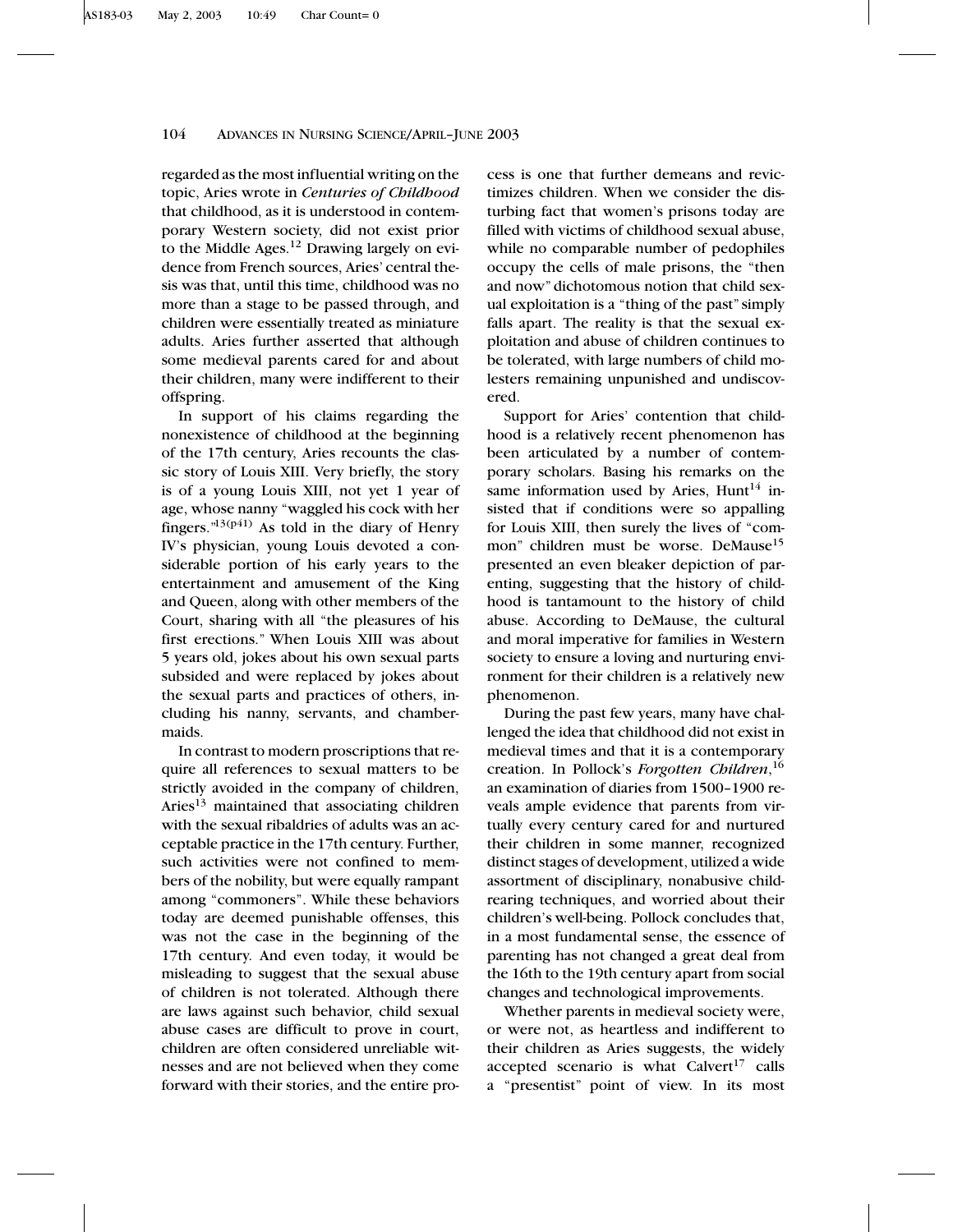simplistic sense, this perspective suggests that parents of yesterday were bad, while those of today are good. Clearly such a conclusion is inadequate. No single century has exclusive claim on good or bad parenting. The more germane issue is not whether parents did or did not love their children, but how they treated the children they loved and how the concept of childhood has transformed as a result of changing social, cultural, and political contexts. According to Calvert, this transformation is marked by 3 distinct shifts between 1600 and 1900, all of which contain positive and negative features. In the first phase, children led precarious lives punctuated by harsh conditions of frontier life, high rates of infant mortality, illnesses, and accidents. Within this culture, childhood was a hazardous time, "essentially a state of illness" and physical vulnerability, and the goal was one of survival. There was no nostalgia about childhood as a cherished phase of life; the emphasis was on early acceptance of adult responsibilities and self-sufficiency.

The decades around the turn of the 18th century were characterized by "a growing confidence in the rationality of nature." $17(p78)$ Where parents had previously sought to protect their children from natural threats and illness, the new paradigm insisted that children would fare better with little parental intervention. No longer a time of inevitable and prolonged illness and vulnerability, childhood was now viewed as a time of robust health. Parents did not love their children more than in previous eras, but found more to appreciate in their children. As Calvert said, "childhood had its good points." $17(p78)$ The duration of childhood increased, and instead of wishing it were over quickly, childhood became a valued part of human development.

During Calvert's third phase, parents did not simply take pleasure in childhood, but sought to prolong and shelter it as a special period of innocence from the adult world. Childhood became imbued with an almost sacred character. According to Calvert, the 19th century was marked by an almost ob-

# *Getting Critical With Children* 105

session with the concept of loss. Mourning pictures, tragic love stories, and the gradual decline of the human species were common images. The notion of childhood became a romanticized ideal. Children were now pure and innocent, and parents' primary responsibility was to protect them from the evils of the adult world, largely accomplished by isolating them as much as possible from that world. According to Jenkins,<sup>18</sup> this myth of innocence, which persists today, has contributed to the breakdown of traditional forms of family and community.

# **The innocent child and other modern myths**

The 1989 United Nations Convention on the Rights of the Child contains a set of moral assumptions about what is good or bad for a child. As conceptualized within this document, childhood is a time of innocence. Central to this ideal construction is the view that power and violence have no place in the worlds of children. Consistent with the image of innocence, childhood is construed as a whimsical, happy, and carefree time of life; children are not supposed to witness violence, and are certainly not supposed to engage in it. The reality is that many children throughout the world are not happy, and that multiple forms of violence are woven into the fabric of everyday life for millions of young people, girls and boys alike. The widespread trafficking and sexual exploitation of children in Thailand and the Phillippines; the bondage of young laborers in India; the disappearance of children in Argentina; the victim of honor killings in the Middle East are all well-documented. Media attention has typically emphasized horrific events around the world, leading one to believe that atrocities inflicted upon children occur elsewhere. Existing statistics on physical, sexual, and emotional abuse reveal otherwise and clearly demonstrate that large numbers of children in North America encounter violence routinely.

Underlying the tenets of the United Nations Convention is a conceptualization of children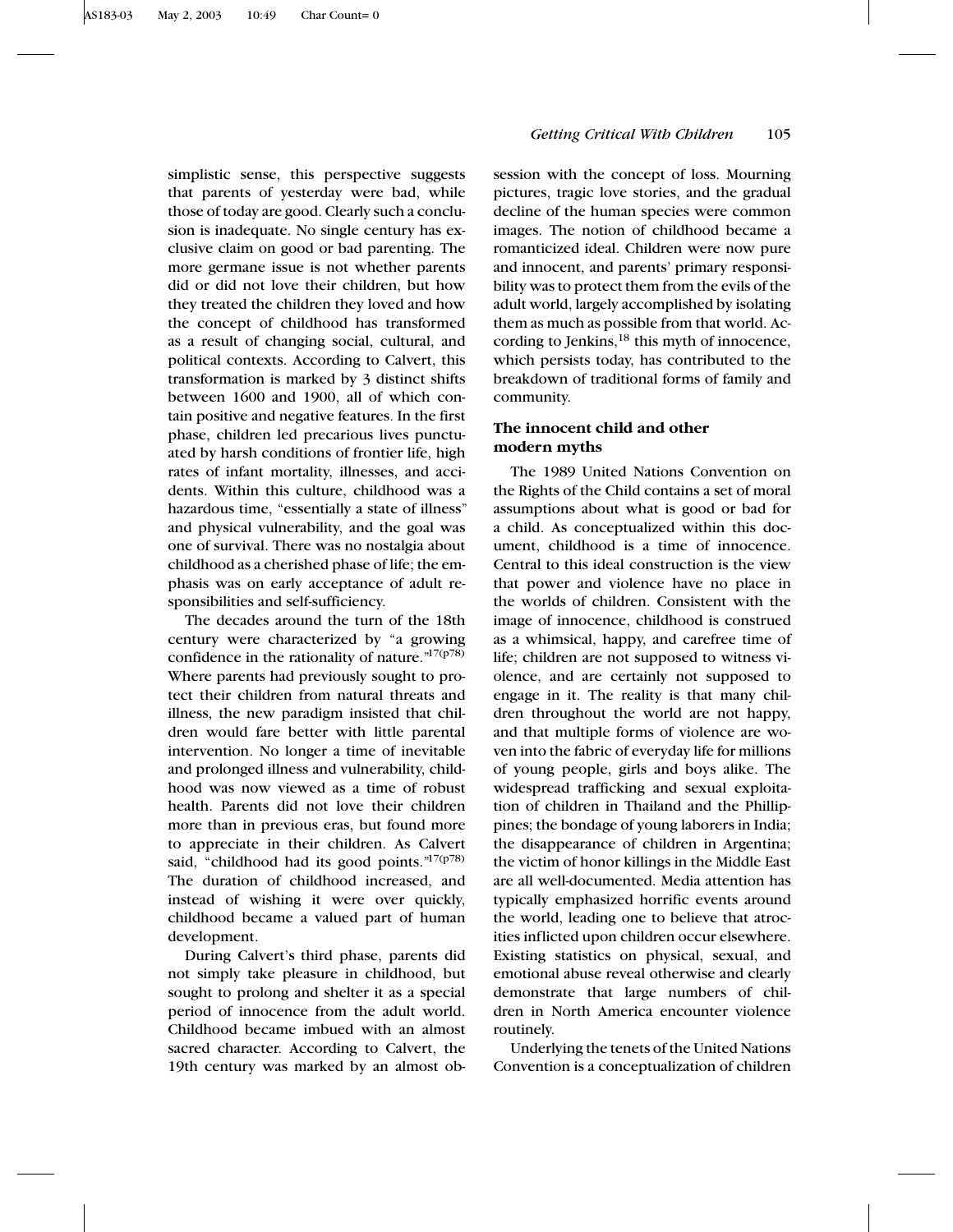as passive creatures upon whom society impacts in some form. Coles, who sought to understand how children make sense out of important events in their lives in *The Political Life of Children*, <sup>19</sup> has suggested that this view of children as "passive" is flawed and misleading. According to Coles, children are eager to understand the political events that influence their lives. He rejects the widespread notion that children passively echo ideas and beliefs that are passed on to them by their parents and other adults whom they encounter. Instead, Coles insists that children strive to understand the political, social, and cultural contexts in which they grow up; that through the process of development, children formulate their own opinions about their situations, opinions that are often outspoken, idiosyncratic, and even blunt. Ultimately, children arrive at their own conclusions and meanings, which may or may not be congruent with those of the adults in their lives.

A similar perspective was put forth by Jenkins18 who suggested that the commonly used adjectives such as innocent and vulnerable, timeless, and in need of our protection contribute to a narrow and deceptive picture of the realities in the lives of girls and boys. The net result of such depictions is to powerfully and effectively deny children a voice. As Jenkins observed, this notion of childhood innocence "empties the child of its own political agency, so that it may more perfectly fulfill the symbolic demands we make upon it." $18(p1)$  This innocent child is one who wants and needs nothing, except perhaps its innocence. An important aspect of the innocence myth is that these decontextualized children somehow exist apart from the political realities that affect everyone else.

Bruner and Hast $e^{20}$  examined the processes by which children make sense out of seemingly senseless events in their lives. Like Coles and Jenkins, these authors observed in their book, *Making Sense: The Child's Construction of the World*, that children do not simply espouse, uncritically or without

question, the ideas to which they have been exposed. Instead, the sense-making process evolves through an interplay, or dialectic, between children and their environment, ultimately leading children to arrive at their own conclusions. In essence, children spend a great deal of time striving to connect the personal and the everyday with life's "bigger issues."

Despite considerable evidence that children are not innocent, passive, or incapable of making sense out of seemingly senseless and complex events, the myth tenaciously persists. The portrayal of children as inhabitants of a world that is untainted, magical, and protected from the harshness of adult life erases the complexities of childhood and the range of experiences different children encounter. Such a construction also provides an excuse for adults to ignore responsibility for how children are firmly connected to, and shaped by, social and cultural institutions. The notion of innocence ultimately renders children invisible and silent.

# **The classless and degendered child**

Inherent in a social and historical construction of childhood is the idea that childhood cannot be understood apart from contextual variables such as class, gender, or ethnicity. In reality, taken-for-granted, universalized ideas about the child, what she/he needs, and what is in her/his best interests are derived from androcentric, adultcentric, and eurocentric middle class values. Most investigators have given little consideration to class differences affecting childrearing approaches, and much of what counts as knowledge regarding children is derived from documents and artifacts produced by or for the middle and upper classes in North America and Europe.17 If conditions were considered harsh for children, the assumption is that they were harsher for working-class children. Little research has been conducted to fully understand the lives of poor children.

The tendency to extrapolate to other groups based on dominant culture findings was considered by Kitzinger who noted that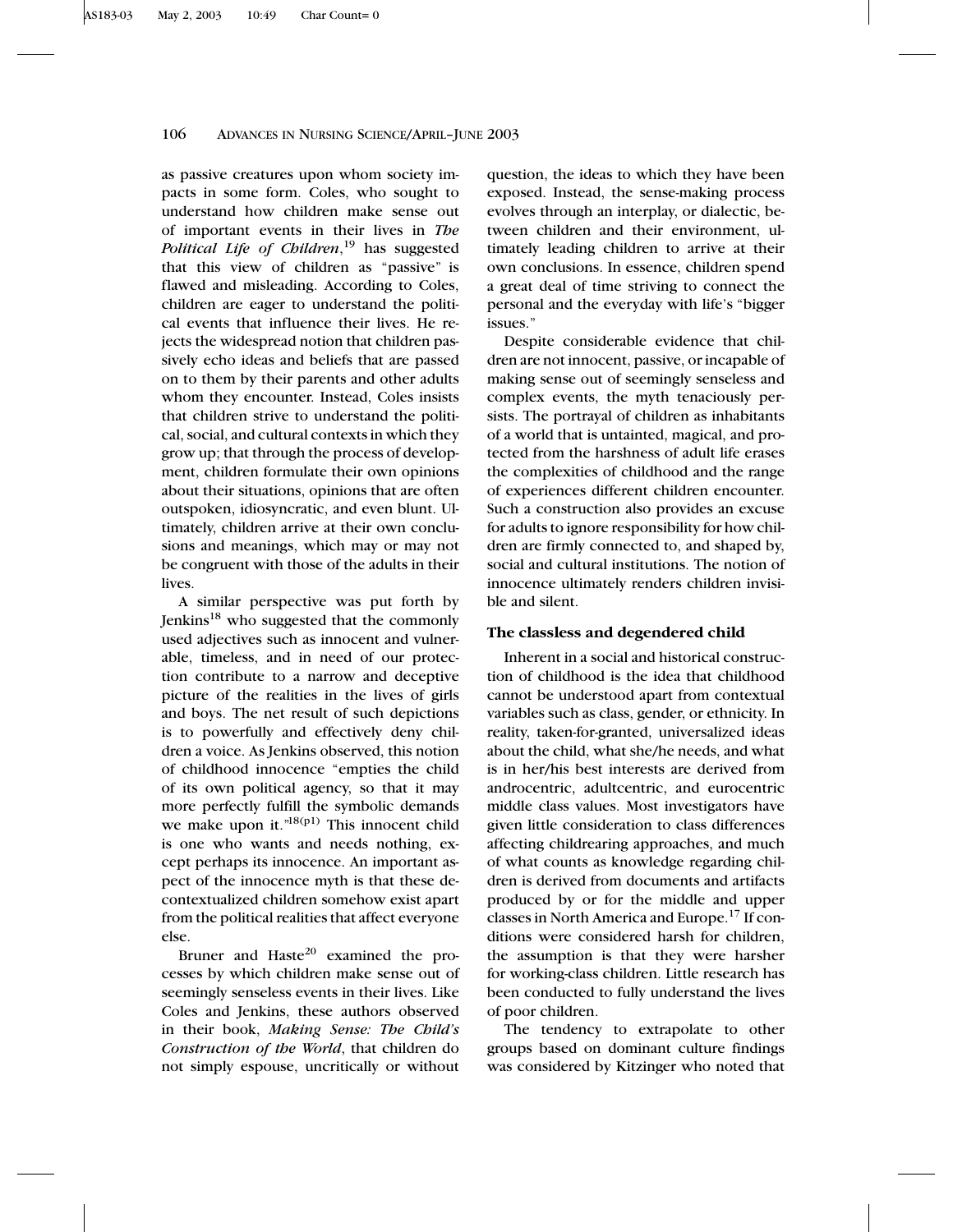sexual exploitation is an inbuilt risk "when the ideological and structural position of children in western societies, a position which locates them in an idealized world of innocence and joy, is intersected by gender relations premised on male dominance.<sup>"21(p4)</sup> Boyden<sup>22</sup> further asserted that during the 20th century, a distinctly European conception of childhood was imposed upon the Third World. The net effect was to render deviant or criminal much of the working class life and many of children's everyday activities.

With respect to the issue of gender, constructions of children and childhood are laced with contradictions. On the one hand, gender is the most fundamental and central issue of concern for many new parents and adults in general, as evidenced by the ubiquitous first question, "Is it a girl or a boy?"From the earliest childrearing experiences, parents convey multiple meanings about their children's behavior, the relationship between parents and other caregivers, the nature of the child's world and, by extension, the rest of the world. Most essentially, there are numerous meta-statements about the value of that little person and how she or he ought to engage with the world in order to be valued and loved and to feel worthwhile. Included prominently are literally thousands of messages about how to behave as a girl or a boy. As these messages are conveyed, they are internalized within the child's physical, cognitive, emotional, preverbal, and verbal sense of self.

According to the psychoanalyst Chodorow,  $23$  gender is not salient to the child during early development. From her perspective, the full repertoire of genderspecific comments and behaviors, including choice of color or type of clothing, how the child is held, touched, or allowed to explore, and the tone of voice used with the child, are lost to the young child. Person and Ovesey<sup>24</sup> have concluded that such assertions are flawed and that the reality is just the opposite. In fact, these behaviors and messages become deeply embedded within the physical and unconscious experience of every human being. Gender assignment and training become a basic organizing principle of the developing child's identity. Through a multitude of verbal and nonverbal forms of communication from birth, and perhaps before birth, children receive and internalize understandings about their gender, and their particular place in the world.

Despite this early obsession with gender, scholarly discussions about children and childhood are characterized by a distinct lack of attention to gender and a virtual degenderization of the child. Berman and her colleagues $10$  have suggested that theories of child development may be more aptly described as theories of "male child development."Similarly, discussions of *childhood* and *children* appear to have a great deal more relevance to the boy child, than they do to the girl child. In a critique of Aries' *Centuries of Childhood*, Calvert<sup>17</sup> suggested that because much of Aries' thesis was derived from an examination of the 17th century French school system, from which girls were excluded, a more appropriate title for his book might be *Centuries of Boyhood*. The tendency to extrapolate knowledge derived from research conducted with boys to "children" in general has permeated Western thought throughout modern times. The detrimental consequences of such practices is perhaps nowhere more apparent than in Gilligan's<sup>25</sup> research with girls. On the basis of hundreds of interviews, Gilligan concluded that Kohlberg's stages of moral development do not reflect the way in which females approach and resolve moral issues, thereby ensuring that girls are continually placed at the lower end of the morality spectrum.

Euphemisms such as *children* and *youth* are convenient means of grouping all young people together, typically with the assumption that they comprise a homogeneous group with shared needs, wants, and social positions. Such characterizations of childhood are fraught with myth and misconception. The result is to deny children a meaningful voice, and implicitly serve to sustain existing power relationships between young and old, children and adults, and perpetuate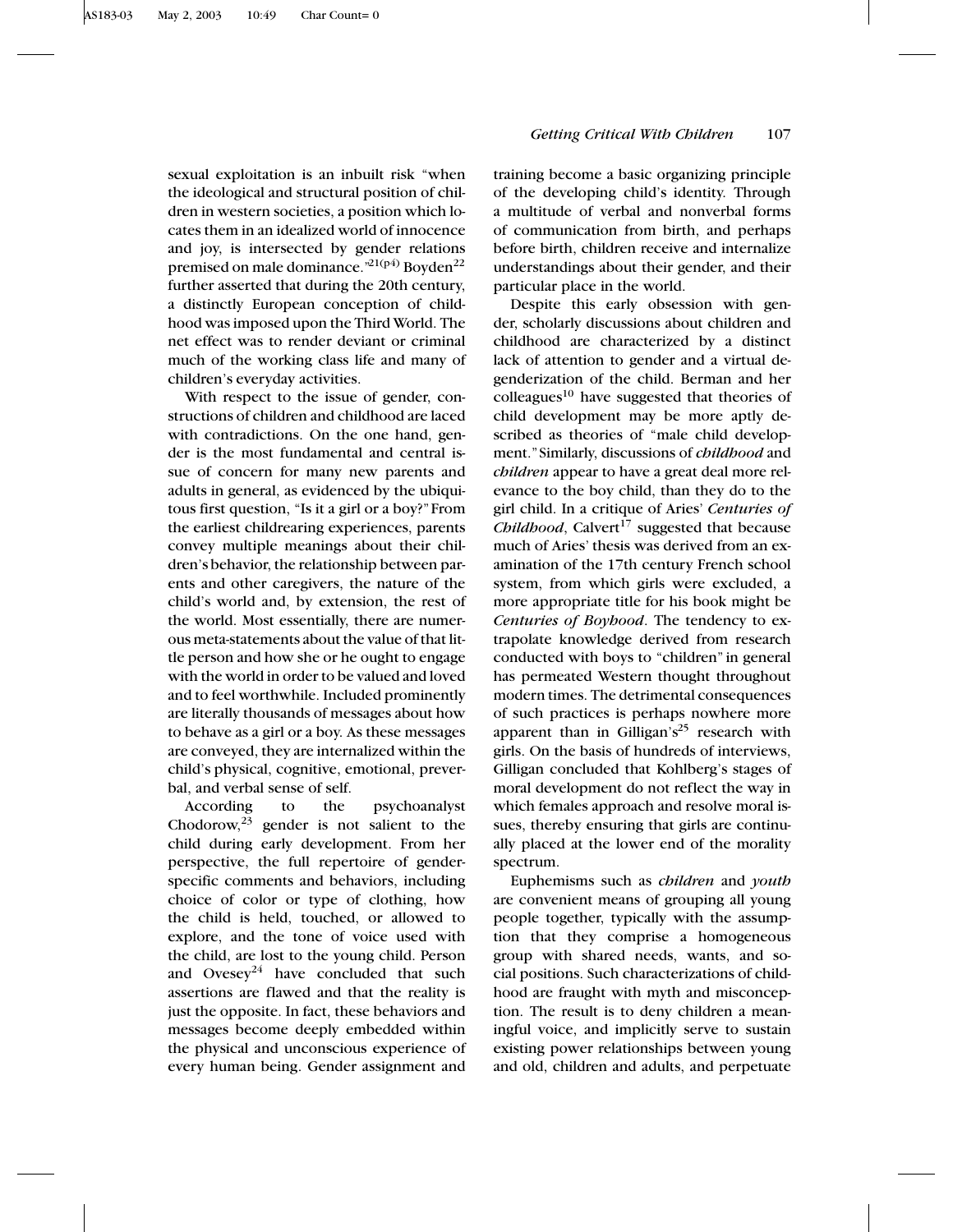the processes by which girls and boys are marginalized and disempowered.

**RESEARCHING THE WORLDS OF CHILDREN**

Within the nursing literature, there have been few published studies of children's everyday lives that are explicitly linked to the aims of a critical research agenda, namely social action, change, and empowerment. Kendall's research<sup>26</sup> related to the creation of culturally responsive pscyhotherapeutic environments for African American youth is a noteworthy exception. More recently, Pharris<sup>27</sup> described the use of Newman's hermeneutic-dialectic methodology in her research with adolescents who had been convicted of murder. Although not articulated as a study grounded in the critical paradigm, aspects of this study were clearly consistent with the goals of critical research. From an interpretive paradigmatic perspective, Faux et al<sup>28</sup> published an insightful article in which they described strategies that may be used for conducting qualitative interviews with children and adolescents. Similarly, sociologists Fine and Sandstrom<sup>29</sup> offered guidelines for doing participant observation in the context of ethnographic research with children. The approaches offered by these latter authors are extremely valuable when doing research situated in the interpretive paradigm, where the aims are to understand and describe phenomena of interest. However, when the paradigmatic perspective of the researcher is consistent with the critical paradigm, additional approaches are needed. In this section, I examine what it means to conduct research with children when empowerment is a goal, and offer several strategies for conducting critical research with children, with particular attention to the meaning of partnerships, the nature of the interview, ethical issues, and validity of the research. The ideas put forth here are done so with the understanding that they are, in every sense, a "work in progress." I look forward to the evolution of these ideas, by myself and others, in subsequent articles.

# **Children as partners**

One of the hallmarks of research derived from critical social theory is the notion that, during the conduct of the investigation, the researchers and participants will join together, as partners, in a mutually reciprocal and dialogical exchange. $30-32$  As intuitively appealing as this idea may be, it is laden with potential pitfalls and complexities. Foremost among these is the implicit assumption of equality. As others have aptly noted with respect to critical and feminist research with adult women,<sup>32</sup> power imbalances cannot be eliminated by simplistically wishing them away or denying their existence. The ability to engage in meaningful partnerships with research participants is a challenge that requires thoughtful and honest reflection in any research endeavor, regardless of the age, ethnicity, social class, sexual orientation, or gender of those who take part in the research. When our participants are children, these challenges are even more pronounced. Partnerships that exist in name only contribute to a sense of cynicism and futility, and more importantly, they do not work.

Rather than conceptualizing partnerships to mean shared responsibility among researchers and participants for the conduct and outcomes of the research, a more meaningful understanding of partnerships is one that focuses on the relational aspects of the research.<sup>33</sup> As Guba and Lincoln<sup>34</sup> have observed, knowers and the known can never be entirely separated. Thus, research procedures are needed that take into account the nature of the relationship between the researcher and participants, and that explicitly acknowledge the unique power imbalances that exist between adults and children.

In a Canadian study on violence in the lives of  $girls<sub>1</sub><sup>2</sup>$  a diverse array of strategies was used to foster meaningful dialogue among researchers and participants. The broad purpose of this research was to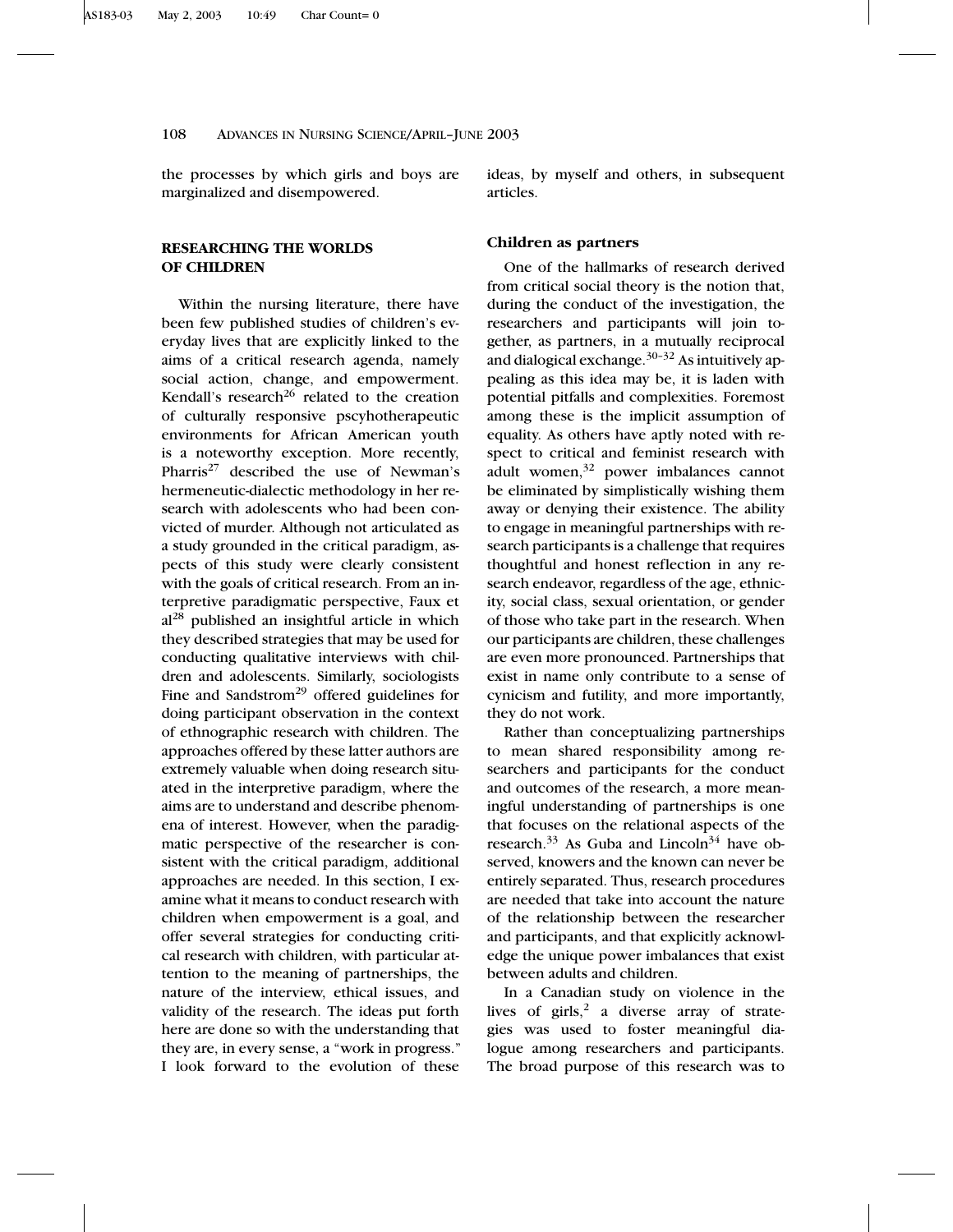examine how violence becomes normalized in their everyday lives and how girls are socialized to expect violence as an inevitable part of growing up. Five research centers across Canada took part in the research, with each center focusing on a distinct form of violence. The teams at each site comprised community and academic researchers.

The research team in Ontario used journals, cameras, focus groups, and individual interviews to examine the occurrence of sexual harassment as experienced and understood by girls.<sup>10,35</sup> Throughout the course of data collection, methods were selected that were nonlinear and transparent, that were attentive to the interplay of thoughts and feelings, as well as to the issue of power. Prior to the start of each interview, a set of "interview guidelines" was provided to each participant. Included were the following:

- 1. You don't have to talk to us if you don't want to.
- 2. No one will know who you are when we write about our talks unless you, and your families, want you to be identified.
- 3. You don't have to answer any questions that you choose not to.
- 4. If there is anything you want to say but would prefer to draw a picture, or write a poem or story, you may do that as long as you agree to help us understand what it's about.
- 5. You will have a chance to go over with us what you have said and together we can see if there is anything you want to change or add.
- 6. If you tell us about any violence or abuse that is happening to you, we will have to report that information. If this happens, we will talk first about what will occur.
- 7. There are no right or wrong answers.
- 8. We will believe what you tell us.

The participants were told that the list was a suggested starting point, and that they could add to or modify the list in whatever manner they chose.

Because the categories of investigation and analysis are usually defined by the re-

# *Getting Critical With Children* 109

searchers, who in this case were predominantly white, middle-class, and well-educated women, it was important to provide the girls a 'space' from which to shape the focus groups and interviews in a manner that made sense to them. By doing so, it became possible to break out of the restricted, pre-determined, adultcentric categories that have historically circumscribed girls' experiences. Although the research team had identified broad areas related to sexual harassment that we wished to address, we talked at length with the girls about the issues that they considered most important, and together agreed on the direction we would take. Each focus group began with an issue or question; the girls either responded or introduced new issues for the group to consider. Frequently, the girls veered away from our queries, preferring to examine more personally pressing concerns.

A common tendency across focus groups was for the participants to move beyond the categorical limits of depression, negative body-image, low self-esteem, and eating disorders and other health sequelae that were associated with sexual harassment and other forms of violence in their lives. Instead they found a space where they could boast and brag, tease or critique, be feisty, brazen, proud, and strong, angry, aggressive, and outraged. They articulated their hopes and dreams for the future and how to get what they wanted out of life. Infused throughout their stories were experiences and feelings about racism, sexism, classism, and homophobia. Most significantly, the control that they had over the course and conduct of the data collection phase of the research was meaningful and profound. While none of the girls who had participated in this research were involved in the development stage of the study, many have actively participated in dissemination activities across the country and it is noteworthy that several are currently working with us in the development of a follow-up study. The partnership in this context entailed a dialogue and the enactment of strategies that were based on a recognition that researchers and their child participants often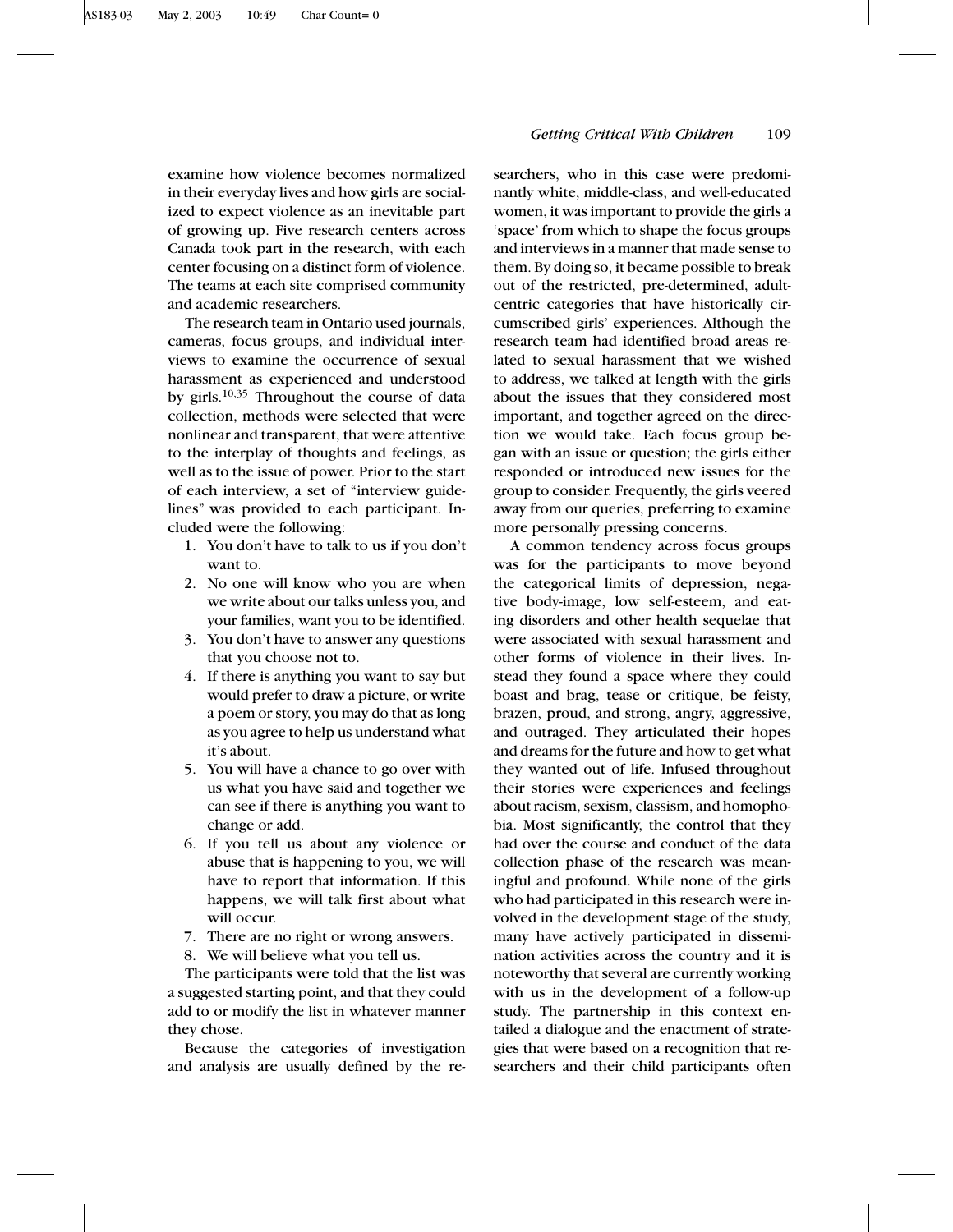differ in their social power, lifestyles, experiences, and understanding of and expectations for the research.

# **Close encounters of a different kind: The dialogic, child-centered interview**

In a separate study with children who had encountered violence in the context of war and in their homes, several approaches were used that were designed to enhance the empowering possibilities during the data collection phase of the research.<sup>11</sup> With respect to the interview, the participants were given a choice as to whether they would be interviewed alone, or in a small group. Frequently, the children took it upon themselves to form their own groupings, usually pairs or triads. For example, several girls who had come to Canada from Bosnia and were living in close proximity to one another, asked to be interviewed together. This particular interview yielded extremely rich information and was noteworthy for several reasons. Although these girls had become close friends and knew much about one another, many of their concerns and feelings related to the war in their homeland had not been previously shared with one another. Being with people familiar to them seemed to put the children at ease, making them more comfortable with the interview than they may have been with the (adult) interviewer alone. In the process, they helped one another with their answers. As their friends told of incidents that were similar to their own, they then felt more open to sharing their own experiences. Through the course of the interview, they derived a sense of solidarity and support as they came to realize that they were not alone in many of their thoughts and fears.

The potential power of group interviews was addressed by Stevens<sup>36</sup> who used a similar approach in her research on access to health care for low income lesbians. According to Stevens, the group interviews provided a context in which individuals were able to analyze the struggles they had encountered, simultaneously begin to collectivize their experiences, and develop a sense of empowerment as they began to see the possibilities for change. As Herman wrote, "trauma isolates; the group re-creates a sense of belonging."37(p214)

Children typically have few opportunities to share the realities of their lives, particularly when those realities include painful or traumatic events. Within the body of research related to violence in the lives of children, much of the current knowledge is derived from interviews with mothers who are the designated informants about their children. This approach has many limitations, but most significant is the fact that adults often underestimate, or are unaware of, the violence their children have seen.<sup>38</sup> Under the guise of protecting the children, many in the helping professions mistakenly assume that children are not interested in discussing important, or potentially upsetting, issues. Others insist that children are unable to discuss issues of a delicate nature. This patronizing view is one that is widely held by nurses and other health and social service professionals. It is a view that was articulated to me more than once during the early stages of this research. While it is a perspective that has been challenged by several writers,<sup>18,36</sup> there are still many people who would prefer that we avoid discussions about sensitive issues with children, so as not to upset or retraumatize them. The reality is that children want an opportunity to have their voices heard.

The group interviews provided a vehicle through which the children were able to contemplate the sources, as well as the political implications, of their feelings; to experience the power of their collective voices; and to represent those voices to others. In the process, it was possible to challenge the tendency of mainstream psychology to overindividualize problems and to overlook the relational and societal contexts through which individual selves emerge. Through the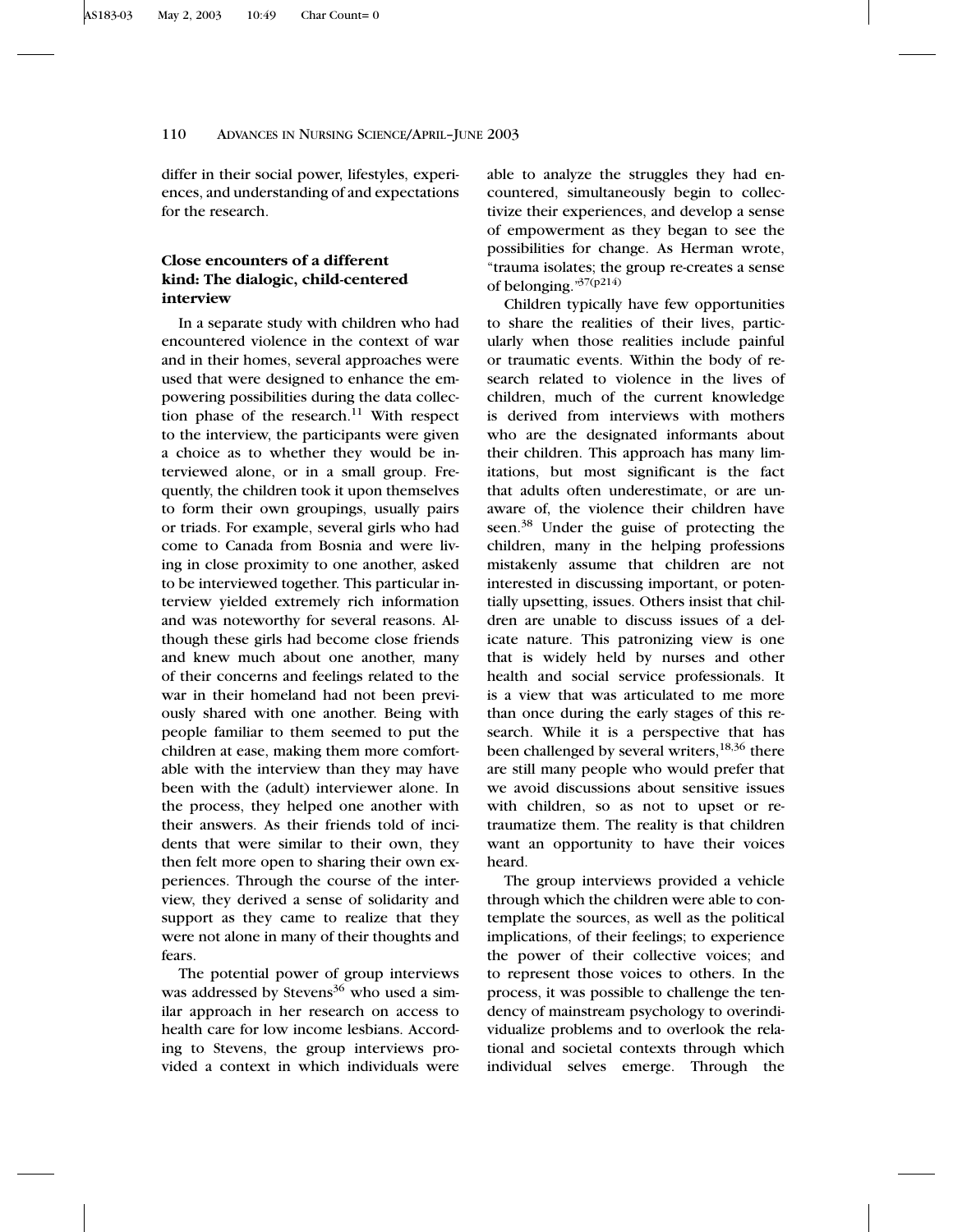solidarity and sense of connection attained within a group, it became possible for children to not only name their reality, but to begin to look at that reality in different, and more critical, ways.

In conducting our 'interviews' with girls, creating a 'space' in a manner that was potentially empowering required that we pay attention to the subtle and not-so-subtle dynamics that shaped the interaction, particularly with respect to power. During the interviews, or dialogues, we attended to the overall structure of what was said and how it was said, our own feelings, thoughts, questions, and confusions, and whatever shifts that occurred. In particular, we explored how girls received and internalized messages about violence in general and sexual harassment in particular, and examined how girls violence became normalized, as well as strategies to resist that violence. In the process, we collectively challenged widely held stereotypes and ways in which girls are silenced, diminished, and trivialized. Although it is difficult to determine whether, in fact, anyone was empowered by their participation in this research, what was very clear was that all of us were changed by our engagement in this project.

# **More than ''doing no harm''**

The extent to which it is possible to do critical research with children requires that we delve into a number of interrelated issues, beyond the meaning of partnerships. Graue and Walsh<sup>33</sup> suggest that at a minimum, researchers are obligated to conduct research that is ethical and to ensure that no harm results from our interactions with children. As any academic researcher knows, these criteria are what any ethics review board insist upon. At a deeper level, however, it is necessary for us to consider what we expect children to gain from their participation in our research. If empowerment is a goal, how do we know when we have achieved this goal, and what does this look like in a realistic sense? Further, we must consider the extent to which our research is being conducted *for* the children, advancing their knowledge and insights regarding the phenomena under investigation.

Mayall<sup>39</sup> suggests some possibilities and constraints in her discussion of equalizing the power relations with children. According to Mayall, the use of enabling data collection methods and the inclusion of children in analyses of the data and in the dissemination of findings help to redress the imbalances. At the same time, she acknowledges the complexities inherent in the process. Regardless of how engaged children are in all stages of the research, a comprehensive analysis and interpretation of children's social status and structural positioning often necessitates a distinct set of skills and knowledge that many children typically do not possess. Thus, there is an important respect in which research cannot be wholly for the children researched. Still, as Mayall stated, "though the representation of children's views may be only partially accurate and may be mediated by the adult researcher's concerns and interests, the attempt must be made to forward children's interests, both theoretically and through attention to the structures which control their lives."39(pp11–12)

# **CONCLUSIONS**

The critical paradigm has gained growing acceptance within nursing in recent years. As those who situate their work within this framework know, a fundamental challenge has been the articulation of appropriate and practical research methods and approaches. While this body of knowledge has increased, little is known about critical and feminist research methods and methodologies when our participants are children. However, it is clear that when a central aim of the research is the empowerment of children, strategies are required that are relevant, appropriate, and sensitive to the needs of this group. At minimum, it is essential that children be fully informed as to the nature of the research, and how their involvement will contribute to the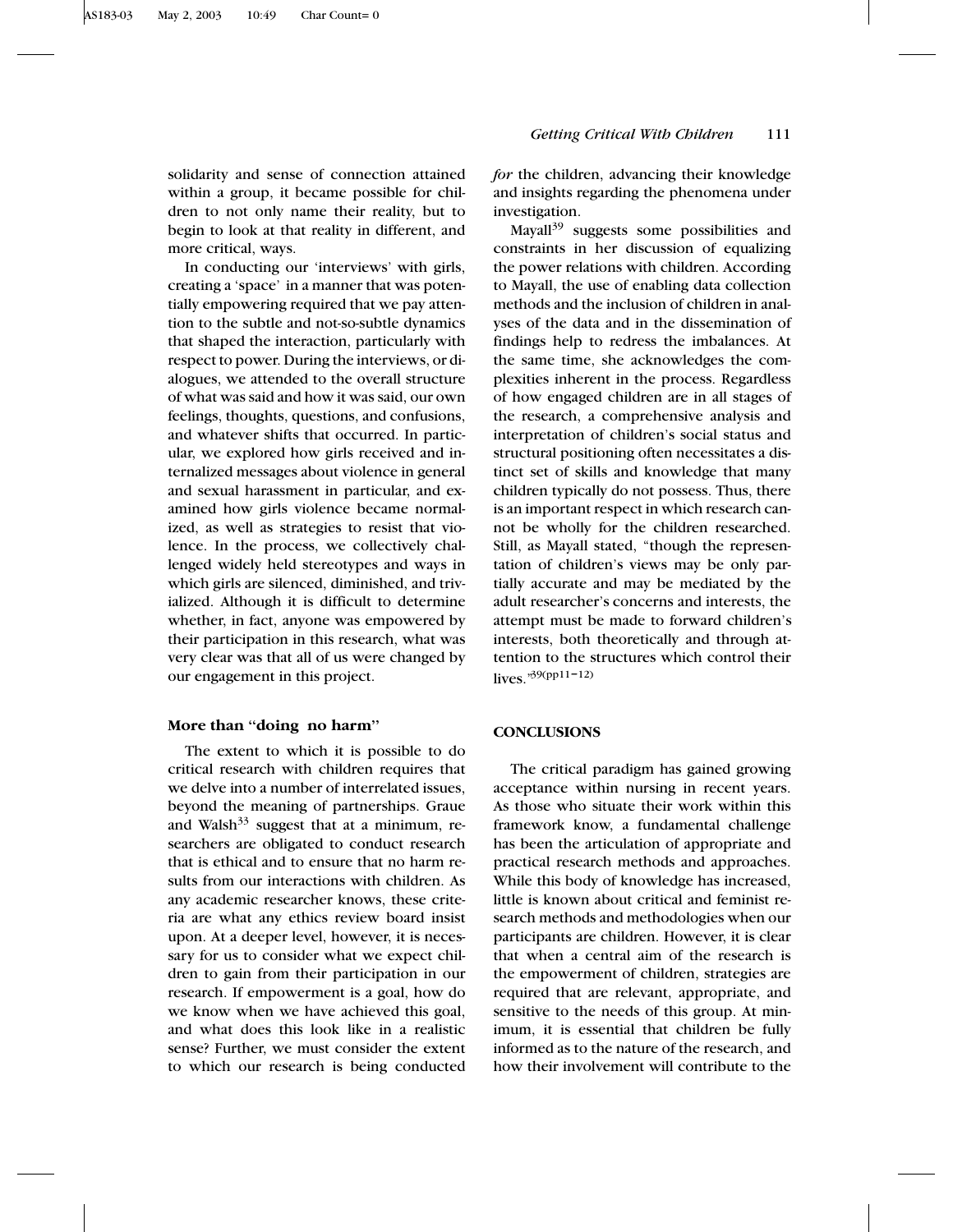overall project, expectations concerning their participation, as well as potential risks and benefits of the research. Although ethics committees normally require consent from parents and assent from the children, such procedures do not necessarily equate with fully informed consent. Children require an understanding of how the information they provide will be used in the particular study and more broadly. As well, final results of the research should be shared with the children in a manner that makes sense to them and in a way that affords them a meaningful voice into the conclusions that are drawn and how these conclusions are used and communicated.

Throughout the decades, children have been silenced and marginalized. Much of what is known about children is based on what their parents have told us on behalf of their children. The enthusiasm demonstrated by the children who have participated in studies conducted by myself and my colleagues indicates that children want an opportunity to talk about important events in their lives. They have rights and they have perspectives. As researchers, it is our responsibility to ensure that we ask the right questions, and that we conduct our research in a manner that ensures that their voices and perspectives will be listened to, and heard.

# **REFERENCES**

- 1. Helleiner J. Feminism and anthropology of childhood. In: Proceedings of the Symposium on Child Research Into the 21st Century; 2000. Ottawa, Canada: Carlton University/University of Ottawa.
- 2. Berman H, Jiwani Y, eds. *In the Best Interests of the Girl Child*. Ottawa, Canada: Status of Women Canada; 2002.
- 3. Randall M, Haskell L. Gender analysis, inequality, and violence: the lives of girls. Unpublished manuscript; 2000.
- 4. Hall JM, Stevens PE. Rigor in feminist research. *Adv Nurs Sci*. 1991;13(3):16–29.
- 5. Parker B, McFarlane J. Feminist theory and nursing: an empowerment model for research. *Adv Nurs Sci*. 1991;13(3):59–67.
- 6. Henderson DJ. Consciousness raising in participatory research: method and methodology for emancipatory nursing inquiry. *Adv Nurs Sci*. 1995;17(3):58– 69.
- 7. Harding S. Introduction. Is there a feminist method? In: Harding S, ed. *Feminism and Methodology*. Bloomington: Indiana University Press; 1987:1–14.
- 8. Webb C. Feminist research: methodology, methods, and evaluation. *J Adv Nurs*. 1993;18:416–423.
- 9. Berman H, Ford-Gilboe M, Moutrey B, Cekic S. Portraits of pain and promise: a photographic study of Bosnian youth. *Can J Nurs Res*. 2001;32(4):21– 41.
- 10. Berman H, McKenna K, Traher Arnold C, MacQuarrie B, Taylor G. Sexual harassment: everyday violence in the lives of girls and women. *Adv Nurs Sci*. 2000;22(4):32–46.
- 11. Berman H. Stories of growing up amid violence by refugee children of war and children of battered women living in Canada. *Image J Nurs Scholarsh*. 1999;31(1):57–63.
- 12. Aries P. *Centuries of Childhood: A Social History of Family Life*. New York: Vintage Books; 1962.
- 13. Aries P. From immodesty to innocence. In: Jenkins H, ed. *The Children's Culture Reader.* NY: New York University Press; 1998:41–57.
- 14. Hunt D. *Parents and Children in History: The Psychology of Family Life in Early Modern France*. New York, NY: Basic Books; 1970.
- 15. DeMause L. *The History of Childhood*. London: Souvenir Press; 1976.
- 16. Pollock L. *Forgotten Children: Parent-Child Relations From 1500–1900*. Cambridge, England, UK: Cambridge University Press; 1983.
- 17. Calvert K. Children in the house: the material culture of early childhood. In Jenkins H, ed. *The Children's Culture Reader*. NY: New York University Press; 1998:67–80.
- 18. Jenkins H. Childhood innocence and other modern myths. In Jenkins H, ed. *The Children's Culture Reader*. NY: New York University Press; 1998: 1–37.
- 19. Coles R. *The Political Life of Children*. Boston: Atlantic Monthly; 1986.
- 20. Bruner J, *Haste H. Making Sense: The Child's Construction of Reality*. New York, NY: Methuen; 1987.
- 21. Kitzinger J. Who are you kidding? Children, power, and the struggle against sexual abuse. In: James A, Prout A, eds. *Constructing and Reconstructing Childhood*. London: Falmer Press; 1997:165–189.
- 22. Boyden J. Childhood and the policy makers: a comparative perspective on the globalization of childhood. In: James A, Prout A, eds. *Constructing and Reconstructing Childhood*. London: Falmer Press; 1997:190–215.
- 23. Chodorow N. *The Reproduction of Mothering:*